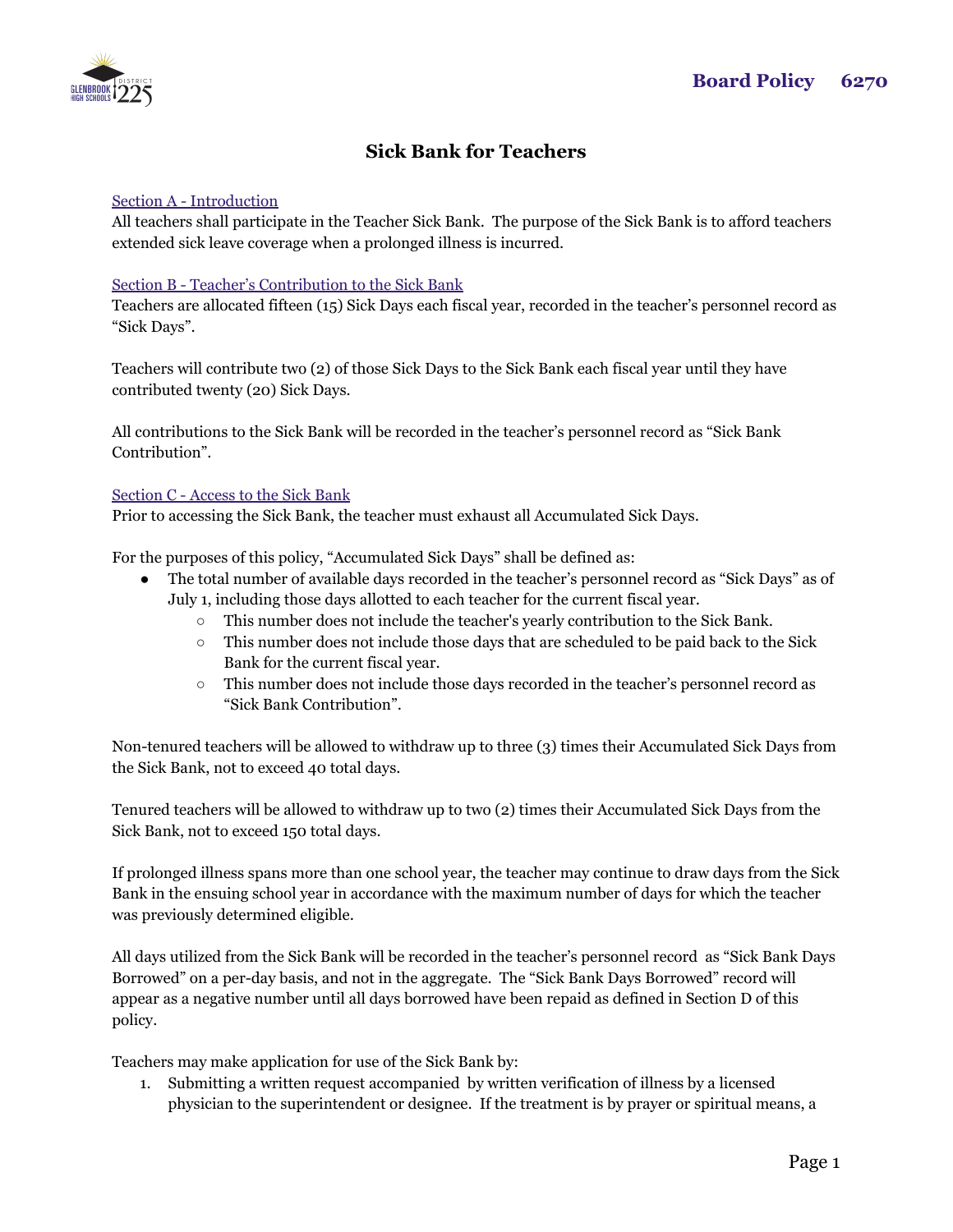

statement from the spiritual advisor or practitioner of the person's faith must be provided verifying the illness before a request to borrow days from the Sick Bank is considered.

- 2. The superintendent will review the request for use of the teacher's Sick Bank, and determine the number of days the requesting teacher is eligible to borrow from the Sick Bank. The superintendent or designee will then inform the requesting teacher in writing of the number of days that may be borrowed, and of the requesting teacher's obligation to repay the Sick Bank.
- 3. In the event of a disputed case for use of the Sick Bank,
	- a. The superintendent or designee will convene the committee consisting of the superintendent or designee and two (2) members appointed by the Executive Board of the Glenbrook Education Association to administer the Sick Bank.
	- b. The committee will determine the number of days the teacher is eligible to borrow from the Sick Bank and forward their recommendation to the superintendent for approval.
	- c. The superintendent will approve or disapprove the application for use of the Sick Bank and memorialize the decision in a memorandum to the committee.
	- d. The superintendent or designee will issue a memorandum to the teacher advising whether the request has been approved or denied. If the request has been approved, the number of days that may be borrowed and the teacher's obligation to repay the bank will be explained.

# Section D - Repaying the Sick Bank

All teachers using Sick Days from the Sick Bank must repay the bank from their yearly granted Sick Days at the rate of three (3) days repaid each fiscal year until such time as their indebtedness is repaid.

All repayments to the Sick Bank will be recorded in the teacher's personnel record as:

- 1. A decrease of days from the teacher's "Sick Days" record; and
- 2. An increase of days from the teacher's "Sick Bank Days Borrowed" record (note: days borrowed from the Sick Bank are originally recorded with a negative value).

# Section E - Reporting of Unused Sick Days to TRS

Teacher's may apply unused Sick Says that they have personally contributed to the teacher's Sick Bank for purposes of accumulating service credit in the Teachers Retirement System (TRS) for retirement purposes.

If the teacher still owes days to the Sick Bank when ending employment with the district, the amount of accumulated Sick Days reported for service credit in TRS will be reduced by that amount. For example:

● If a teacher has 30 days recorded in their "Sick Days" record and 20 days recorded in their "Sick Bank Contribution" record, and owes the Sick Bank 10 days, a total of 40 days will be reported to TRS (30 Sick Days + 20 Sick Bank Contribution = 50 days; 50 available Sick Days - 10 days owed = 40 reportable Sick Days).